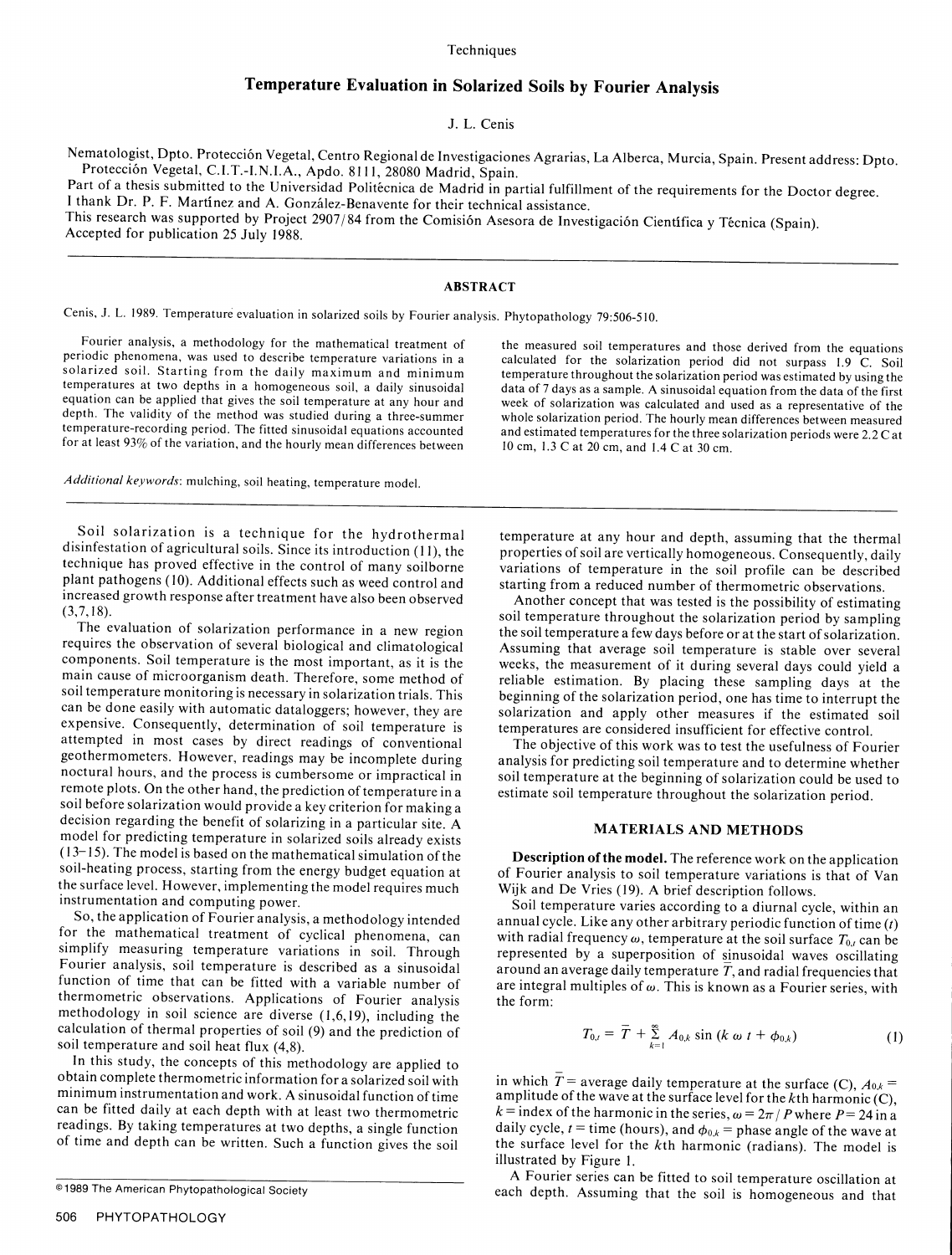thermal properties are constant with depth, a more general  $A_{22} = A_{z_1} \exp(-z/D)$  (3) equation can be obtained that expresses temperature as a function of depth  $(z)$  and time  $(t)$ : or:

$$
T_{z,t} = \overline{T} + \sum_{k=1}^{\infty} A_{0,k} \exp(-z k^{\frac{1}{2}} / D) \sin(k \omega t + \phi_{0,k} - z k^{\frac{1}{2}} / D) \quad (2)
$$
\n
$$
\phi_{z_2} = \phi_{z_1} - z / D \quad (4)
$$

properties of a given soil through the equation  $D = (2\delta/\omega)^{\frac{1}{2}}$ , where  $\delta$  is the coefficient of thermal diffusivity of the soil (cm<sup>2</sup> sec<sup>-1</sup>). This coefficient is the quotient of thermal conductivity and volumetric heat capacity of the soil.

which fluctuates with time and depth, the assumption is not valid for soils subject to evaporation. However, moisture content in a solarized soil is kept practically constant, due to the cycle of evaporation-condensation on the inner side of the plastic sheet. As observed, to calculate the value of  $D$ , temperature readings<br>Therefore,  $\delta$  and  $D$  can be considered constant, provided soil must be taken at at least texture is the same at all depths. In this situation, the daily average temperature is also constant with depth.

first order for  $k = 1$ , second order for  $k = 2$ , and so on. Usually, two homogeneous soil would be the same at all depths, but it usually harmonics are sufficient to describe the temperature variations in presents small d harmonics are sufficient to describe the temperature variations in homogeneous soils (19). The equation with the first harmonic only, average of the values at the different depths. The process described called the fundamental wave, is less accurate, but is also applicable above is greatly simplified by using equation 2 with one harmonic.<br>for the description of soil temperature variations. In this case, equation 2 becomes: for the description of soil temperature variations.

Implementation of the model. Given a solarized soil, the objective is to fit an equation like equation 2 with the least number of temperature readings. The first step is to calculate equation 1 at several depths. To fit the equation with two harmonics, at least The steps involved in the calculation of equation 5 are: first, eight daily readings are needed (9). The one-harmonic equation determination of the daily maximum  $T_{\text{mx},i}$  and daily minimum  $T_{\text{mn},i}$ requires only two readings by day. The mathematical procedure temperatures at two depths  $i = 1,2$ ; second, calculation of daily for fitting equation 1 is quite simple, as described by Little and average temperature at each depth by the expression: considerably shortened when readings are taken at regular  $\frac{1}{\text{equation 5}}$  is the average between them. If they differ by several

the process. Software exists for fitting all kind of periodic curves third, calculation of the wave amplitude  $A_{zi}$  at each depth, through (Wave-form Analysis, for H.P. Series 80 and 200, Hewlett-<br>the expression:  $A_{z_i} = (T_{\text{mx},i} - T_{\text{mn},i})/2$ ; fourth, calculation of the

obtaining equation 2 is the calculation of the damping depth (D). angle at the surface, from  $A_{z_i}$ ,  $\phi_{z_i}$ , and D through equations 3 and 4. Several methods exist for this, but the simplest is to compare values The temperatures,  $T_{\text{mx},i}$  and  $T_{\text{mn},i}$ , can be obtained with



$$
\phi_{z_2} = \phi_{z_1} - z/D \tag{4}
$$

in which  $z =$  depth (cm) and  $D =$  damping depth (cm). The in which  $A_{z_1}, A_{z_2}, \phi_{z_1}$ , and  $\phi_{z_2}$ , are the amplitudes and phase angles damping depth is a parameter that depends on the thermal at depths  $z_1$  and  $z_$ at depths  $z_1$  and  $z_2$ , and  $z = z_2 - z_1$ . From equations 3 and 4 the value of amplitude and phase angle of the temperature wave can be obtained at any depth by knowing these parameters at a given depth and the value of D. If the amplitude  $A_{0,k}$  and phase angle  $\phi_{0,k}$ at capacity of the soil.<br>The assumption of the constant value of thermal diffusivity with established. The parameters at the surface level are better established. The parameters at the surface level are better determined by extrapolation with equations 3 and 4 than by direct time and depth is critical for the validity of equation 2. As thermal determined by extrapolation with equations 3 and 4 than by direct<br>properties of soil are strongly influenced by moisture content. temperature measuremen properties of soil are strongly influenced by moisture content, temperature measurement. This is because the pattern of which fluctuates with time and depth, the assumption is not valid temperature variation at the air-soi than that deeper in the soil. Therefore, the parameters at the surface are inconsistent with those obtained in depth.

must be taken at at least two depths. However, if it is suspected that the thermal properties of the soil are not homogeneous, readings must be taken at other depths to calculate several values of *D* and<br>to verify that it is constant. The value of  $\overline{T}$  in an ideally Each one of the kth terms in equation 2 is called a harmonic of to verify that it is constant. The value of *T* in an ideally st order for  $k = 1$ , second order for  $k = 2$ , and so on. Usually, two homogeneous soil would be

$$
T_{z,t} = \bar{T} + A_0 \exp(-z/D) \sin[(\pi/12)t + \phi_0 - z/D] \qquad (5)
$$

Hills (12) or Van Wijk and De Vries (19). The process is  $\overline{T}_i = (T_{\text{mx},i} + T_{\text{mn},i})/2$ . If  $T_1$  and  $T_2$  are slightly different, then  $\overline{T}$  in intervals. degrees, then the assumption of homogeneous thermal properties Although the use of computers is not essential, they do simplify of the soil is not accomplished, and the model is not applicable; Packard Co., Palo Alto, CA). I wrote a BASIC program based on wave phase angle  $\phi_{z_i}$  at each depth, by the expression:  $\phi_{z_i} = \pi/12$ the method of Little and Hills (12), which runs in H.P. Series  $80$  (30 - *h*), in which *h* is the hour at which the daily maxima occurs and in PC-compatible computers and is available on request. on a 24-hr clock; fifth, calculation of damping depth  $D$ , by With equation 1 calculated at several depths, the next step for equations 3 and 4; and sixth, calculation of amplitude and phase

of wave amplitude and phase angle at two depths. When these conventional geothermometers, taking the readings at the hours in parameters are known at two depths  $z_1$  and  $z_2$ , D can be calculated which they occur. They take place around sunset and sunrise, by either of the following expressions:<br>respectively, and the exact moment is determined by multiple readings. On request, some local manufacturers can make a geothermometer for maximum and minimum temperatures that

Soil temperature estimation through sampling. Assuming a normal distribution of daily values of  $\overline{T}$ , A, and  $\phi$ , the minimum number of days necessary for obtaining a reliable estimation of these parameters for the whole period, allowing an error of 1 C for a confidence interval of 95% and with a maximum standard error of 1.3, would be 6.6 days (17). The normality of the distributions of the parameters  $T$ , A, and  $\phi$  was verified by calculating the Pearson  $\begin{bmatrix} \sin(\omega t + \phi_1) \end{bmatrix}$  coefficients, which had values corresponding approximately to that of a normal distribution.

summer months of 1982, 1983, and 1984, soil temperature was .. .. .. . . I,, , , I recorded with several modalities of solarization and different types  $\frac{1}{200}$  of  $\frac{1}{200}$   $\frac{200}{200}$  of plastic materials in the region of Murcia (southeastern Spain) to 1600 1600 assess the effectiveness of the method in the area. Complete results 1 ME (hours) are reported elsewhere (2). In this article, only data on solarization Fig. 1. Fourier series of two harmonics (H) fitted with the soil temperature are reported elsewhere (2). In this article, only data on solarization (T) measured 5 August 1982 at 10 cm and representation of the two additive components of the equation. A = amplitude, t = time,  $\phi$  = phase angle,  $\omega$  = solarization treatment was implemented in the same way for each radial frequency. The 3 yr. A  $7 - \times 7$ -m plot of clay-loam textured soil, previously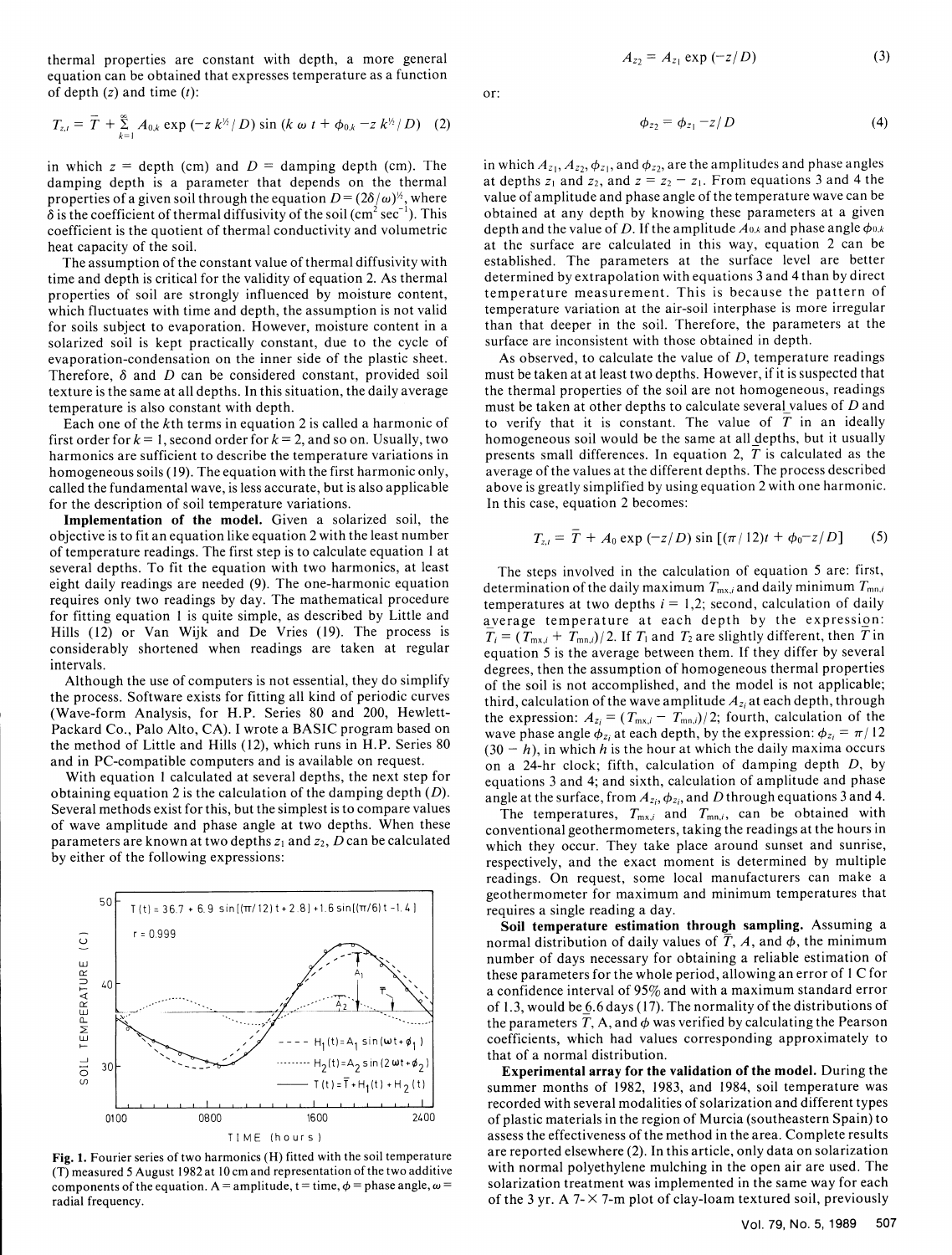fallowed, was plowed and flood irrigated at field capacity. Two temperature threshold. This cumulative time can be directly days later, the plot was covered with a clear polyethylene sheet of exposure time/mortality curves temperature was taken through copper-constantan thermocouples, Type T, with cold junction compensation, and the device was **RESULTS AND DISCUSSION** connected to an automatic datalogger (model 1200 of Datron Electronics Ltd., Norwich, England) programmed to record and The temperatures in mulched and nonmulched soil appear in print temperatures at hourly intervals.

that was the same size and also irrigated, as a control. Given the performance. proven reliability of the thermocouples, no replications were made. Table 2 shows the average values of the coefficients of the Effective temperature recording started 7 days after the tarping to Fourier series, fitted daily for the recording periods of the 3 yr. The allow the buildup of high soil temperatures and the stabilization of value of the average daily temperature is very similar at the three<br>the recording device. The effective recording periods were: 3-31 depths considered. T the recording device. The effective recording periods were: 3-31 August 1982, 15 July to 31 August 1983, and 15 August to 10

The recorded temperatures were used as a database for testing harmonic accounts for at least  $93\%$ , and the first and second the validity of the model. Soil temperature data obtained at the harmonics for 99.7% of the tot the validity of the model. Soil temperature data obtained at the harmonics for 99.7%, of the total variance. Both types of series are different depths in the solarized plot every day were fitted to highly significant, with Little and Hills (12). For each day, temperature for each hour was depths is between 0.2 and 0.7 C and is a very small contribution to considered. The average value of the series parameters for each the accuracy of the fundamental wave. Therefore, the Fourier depth and period was calculated. Starting from these parameters,<br>an average Fourier series was obtained for the recording period of<br>each year. accurately the daily variations of temperature in a solarized soil

To assess the aptitude of the calculated average equations for describing the actual temperatures throughout the period, the hourly difference between the actual temperature and that obtained from the fitted Fourier series was determined according to the expression: Soil temperature (C) and the expression: Soil temperature (C)

$$
DF = 1/24 \sum_{1}^{24} |T_f - T_m|
$$
 (6)

in which  $T_f$  is the calculated temperature and  $T_m$  the measured one. For assessing the reliability of the soil temperature estimation made from a sample of 7 days, a Fourier series was fitted with the data of the first week of effective recording (7 days after tarping). In this case, the one-harmonic series was fitted only with the maximum and minimum temperatures at 10 and 20 cm, through the simplified method described above. The two-harmonic series was fitted with eight daily readings at regular intervals. In both cases, the thermometric readings were taken from the thermometric database. The accuracy of the estimation was tested by calculating hourly differences by equation 6 as above and by calculating the cumulative number of hours above a predetermined

print temperatures at hourly intervals.<br>Table 1. Maximal temperatures in solarized soil are not as high as<br>One thermocouple was buried at each of the depths of 10, 20, and<br>30 cm at the center of the solarized plot just bef

August 1982, 15 July to 31 August 1983, and 15 August to 10 application of the model is accomplished—that is, the homogenity of the first of the finst of thermal properties of soil with depth. The fitting of the first accurately the daily variations of temperature in a solarized soil.

| TABLE 1. Soil temperature in polyethylene-mulched and nonmulched soil, |  |
|------------------------------------------------------------------------|--|
| in the southeast of Spain                                              |  |

|                      |      | Soil temperature $(C)$     |                       |         |                                         |  |
|----------------------|------|----------------------------|-----------------------|---------|-----------------------------------------|--|
|                      |      | Solarized                  |                       | Control |                                         |  |
| Period               | (cm) | Depth Maximal<br>(average) | Maximal<br>(absolute) |         | Maximal Maximal<br>(average) (absolute) |  |
| $3 - 31$ August 1982 | 10   | 43.5                       | 46.0                  | 31.3    | 33.0                                    |  |
|                      | 20   | 38.1                       | 40.3                  | 30.0    | 32.2                                    |  |
|                      | 30   | 37.5                       | 39.2                  | 28.5    | 30.6                                    |  |
| $15$ July-31         |      |                            |                       |         |                                         |  |
| August 1983          | 10   | 37.9                       | 40.6                  | 31.0    | 32.9                                    |  |
|                      | 20   | 34.5                       | 36.7                  | 29.0    | 30.4                                    |  |
|                      | 30   | 33.7                       | 35.2                  | 28.3    | 29.5                                    |  |
| 15 August-10         |      |                            |                       |         |                                         |  |
| September 1984       | 10   | 40.3                       | 42.8                  | 31.7    | 34.3                                    |  |
|                      | 20   | 35.6                       | 37.5                  | 27.8    | 29.5                                    |  |
|                      | 30   | 34.0                       | 35.3                  | 27.2    | 28.7                                    |  |

TABLE 2. Average and standard deviation values of the terms of the two-harmonic Fourier series fitted to hourly soil temperatures at three depths, in solarized soil during the summers of 1982, 1983, and 1984 in the southeast region of Spain

|                      |               |                        | Harmonics     |               |                                 |                |                |                 |
|----------------------|---------------|------------------------|---------------|---------------|---------------------------------|----------------|----------------|-----------------|
|                      |               |                        | lst           |               |                                 | 2nd            |                |                 |
| Period               | Depth<br>(cm) | $\bar{T}^{\mathrm{a}}$ | $A_1^b$       | $\phi_1^c$    | Variance <sup>d</sup><br>$(\%)$ | A <sub>2</sub> | $\phi_2$       | Variance<br>(%) |
| $3 - 31$ August 1982 | 10            | $35.1 \pm 1.3$         | $5.6 \pm 1.2$ | $2.7 \pm 0.1$ | 94.0                            | $1.5 \pm 0.3$  | $-1.5 \pm 0.3$ | 99.9            |
|                      | 20            | $34.9 \pm 1.2$         | $3.6 \pm 0.8$ | $2.4 \pm 0.1$ | 96.4                            | $0.7 \pm 0.2$  | $-2.2 \pm 0.3$ | 99.9            |
|                      | 30            | $34.9 \pm 1.0$         | $2.4 \pm 0.5$ | $2.0 \pm 0.2$ | 96.5                            | $0.5 \pm 0.2$  | $-2.4 \pm 0.6$ | 99.9            |
| $15$ July-31         |               |                        |               |               |                                 |                |                |                 |
| August 1983          | 10            | $33.1 \pm 1.2$         | $4.5 \pm 0.8$ | $2.6 \pm 0.1$ | 94.5                            | $1.0 \pm 0.2$  | $-1.7 \pm 0.3$ | 99.8            |
|                      | 20            | $32.5 \pm 1.1$         | $2.3 \pm 0.6$ | $1.7 \pm 0.2$ | 96.6                            | $0.5 \pm 0.2$  | $-2.7 \pm 0.3$ | 99.7            |
|                      | 30            | $32.9 \pm 1.0$         | $1.2 \pm 0.2$ | $0.8 \pm 0.1$ | 96.8                            | $0.2 \pm 0.2$  | $-2.4 \pm 1.0$ | 99.9            |
| $15$ August- $10$    |               |                        |               |               |                                 |                |                |                 |
| September 1984       | 10            | $34.3 \pm 1.3$         | $4.7 \pm 1.0$ | $2.8 \pm 0.1$ | 93.0                            | $1.3 \pm 0.2$  | $-1.2 \pm 0.6$ | 99.7            |
|                      | 20            | $33.8 \pm 1.0$         | $1.8 \pm 0.4$ | $1.8 \pm 0.2$ | 95.4                            | $0.3 \pm 0.2$  | $-2.6 \pm 0.3$ | 99.8            |
|                      | 30            | $33.2 \pm 0.7$         | $1.0 \pm 0.5$ | $1.0 \pm 0.2$ | 97.5                            | $0.2 \pm 0.5$  | $-2.6 \pm 2.4$ | 99.9            |

 $^{\circ}$  Average daily temperature (C).

 $"Wave amplitude of the corresponding harmonic (C).$ 

 $\degree$ Wave phase angle of the corresponding harmonic (radians).<br> $\degree$ Percentage of the variance accounted for by the corresponding harmonic.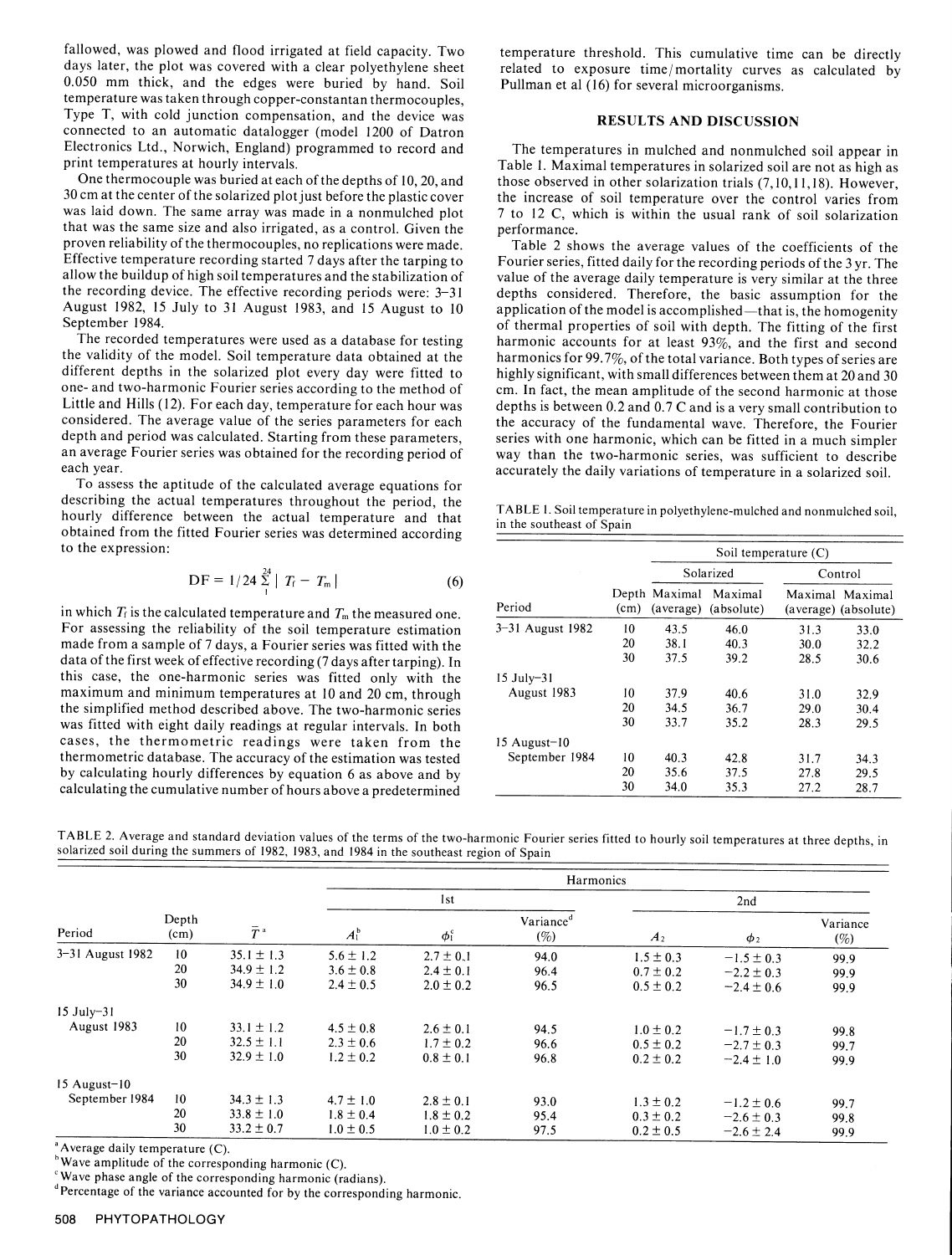parameters  $(T, A_{0,1}, A_{0,2}, \phi_{0,1}, \phi_{0,2})$  of the fitted Fourier series instead of as a listing of the 24 temperatures by depth and day. This can be useful when working with some types of automatic dataloggers connected to computers. As was mentioned, a simple to a Fourier series. The use of a series is easier and more meaningful than the use of a long listing of raw temperature data and can also

equations like equation 2 can be written for each recording period.

$$
T_{z,t} = 35 \cdot 10.1 \exp(-z/13.4) \sin((\pi/12)t + 2.7 - z/13.4)
$$
 August (5).  
+ 1.5 exp(-z/9.5) sin((\pi/6)t - 1.5 - z/9.5) (7) The Four

$$
T_{z,t} = 32.8 + 9.3 \exp(-z/13.8) \sin((\pi/12)t + 2.8 - z/13.8) + 2.3 \exp(-z/9.7) \sin((\pi/6)t + 0.2 - z/9.7)
$$
 (8)

15 August-10 Sept. 1984:

$$
T_{z,t} = 33.8 + 8.1 \exp(-z/14.4) \sin((\pi/12)t + 2.4 - z/14.4)
$$
  
+ 3.4 \exp(-z/10.7) sin((\pi/6)t + 0.4 - z/10.7) (9)

The frequency of the sinusoidal term and the value of D change with the order of the harmonic, due to the k term in equation 2. The value of *D* included in the equations is the mean of the four values obtained by comparing the wave amplitude and phase angle values at 10 and 20 cm and 20 and 30 cm. T in the equations is the mean of the parameter at the three depths. The amplitudes and phase angles at the surface are calculated by substituting the corresponding values at 10 cm and *D* in equations 3 and 4, as mentioned in the previous section. The ability of equations 7-9 to express actual temperatures is reflected in Table 3.

The average hourly difference between measured and fitted temperatures does not surpass 1.9 C. This is within the range of accuracy obtained by other soil temperature models (8). As could be expected, differences attained with the one-harmonic equation  $60$ are slightly larger than those with the two-harmonic equation.<br>However, the difference between the two types is small in most  $50^{-1}$ However, the difference between the two types is small in most cases. The performance of the series is similar at the three depths considered. In consequence, a Fourier series of one or two **40** harmonics is able to synthesize and express the thermometric variations of a solarized soil throughout the soil profile during a variations of a solarized soil throughout the soil profile during a<br>period of time. The length of this period depends on the variability<br>of the average soil temperature. In the area in which this of the average soil temperature. In the area in which this<br>experiment was conducted, the variability is low, and,<br>consequently, a single equation is able to express the average<br>situation of soil throughout 1 mo. In other experiment was conducted, the variability is low, and,  $\frac{\alpha}{2}$  Depth=20cm consequently, a single equation is able to express the average  $\overrightarrow{F}$  50 situation of soil throughout 1 mo. In other areas with a less stable  $\frac{1}{2}$  temperature, the calculation of several Fourier series on a u. 40week-long basis may be necessary.

week-long basis may be necessary.<br>**Soil temperature estimation through sampling.** When an average Fourier series is fitted with the data of the first week of effective solarization, differences between estimated and actual<br>temperature are bigger than with monthly monitoring. However,<br>the increase is of the order of 0.3 C and the hourly difference. effective solarization, differences between estimated and actual  $\frac{1}{\sqrt{2}}$  60 Depth=30cm .............. Estimated (One Harmonic F.S.) the increase is of the order of 0.3 C, and the hourly difference,  $\overline{Q}$   $\overline{Q}$   $\overline{Q}$   $\overline{Q}$   $\overline{Q}$   $\overline{Q}$   $\overline{Q}$   $\overline{Q}$   $\overline{Q}$   $\overline{Q}$   $\overline{Q}$   $\overline{Q}$   $\overline{Q}$   $\overline{Q}$   $\overline{Q}$   $\overline{Q}$   $\overline{Q}$   $\$ the increase is of the order of  $0.5 \text{ C}$ , and the houring difference,  $50$ although with a maximum value of  $E_v \in \mathcal{E}$ , about not surplus  $\mathcal{E} = \mathcal{E}$ ...

most cases (Fig. 2). 40<br>The estimated curves describe correctly the pattern of ... temperature variations in soil, consisting of a reduction of 30 emperature variations in soil, consisting or a reduction of see the estimation of the estimation of cumulative exposure exposure time exposure time exposure time exposure time exposure time exposure time exposure time expo 2), which can be considered correct at 10 and 20 cm, as the deviation of 0100 0800 1600 2400  $\frac{1}{2}$  can construct the control of the set of the set of the set of the set of the set of the set of the set of the set of the set of the set of the set of the set of the set of the set of the set of the set of the se

solarization. However, the estimation is very sensitive to average data of the first week of that period, in a solarized soil.

The two-harmonic series almost perfectly fits the curve of daily variability of soil temperature, and the assumption of a stable value temperature variation (Fig. 1). Therefore, this variation can be of  $\overline{T}$  throughout of  $T$  throughout the summer months becomes critical. Short periods of a few days of unusual cold or heat should not greatly expressed on an hourly basis through the specification of the five periods of a few days of unusual cold or heat should not greatly<br>parameters  $(T, A_{0.1}, A_{0.2}, \phi_{0.1}, \phi_{0.2})$  of the fitted Fourier series affect the accurac soil, the value of T changes slowly from day to day and does not react immediately to air temperature changes (2,5). But in areas dataloggers connected to computers. As was mentioned, a simple with rainy summer months or week-long temperature variations, computer program can be written for fitting temperature readings the estimation may be completely the estimation may be completely unreliable. Consequently, the variability of temperature in summer months must be examined than the use of a long listing of raw temperature data and can also and evaluated in each region in relation to the application of the be the starting point for further elaboration and plotting.<br>
https://www.box.com/en/mod be the starting point for further elaboration and plotting. Model. On the Spanish southern Mediterranean coast, the Starting from the parameters of Table 2, three generalized assumption is true from mid-June to mid-Septemb assumption is true from mid-June to mid-September, as shown by thermometric observation (2). The risk of rain is low, as average These equations are: annual precipitation is less than 300 mm, of which 15 mm corresponds to the summer months. Long temperature recordings 3-31 August 1982:<br>  $T_1 = 35 - 10 \text{ kg/m}$  and  $T_2 = 35 - 10 \text{ kg/m}$  in the south of France also show the stability of T during July and

The Fourier analysis methodology has other applications than those mentioned here. Gupta et al (8) developed a fully predictive 15 July-31 August 1983: model that predicts soil temperatures starting from the measured daily maximum and minimum air temperatures. Another possibility is to model the oscillations of  $\overline{T}$  in the annual cycle, which is also sinusoidal. This can be made by fitting the monthly

TABLE 3. Average values of hourly differences (DF), and standard deviations (SD), between measured soil temperatures and temperatures calculated from Fourier series fitted to the average day of each solarization

|                                     | Type of                       | $DF \pm SD$ at soil depth (cm) |                                                                                        |    |  |
|-------------------------------------|-------------------------------|--------------------------------|----------------------------------------------------------------------------------------|----|--|
| Period                              | Fourier series                | 10                             | 20                                                                                     | 30 |  |
| 3–31 August 1982                    | Two harmonics<br>One harmonic |                                | $1.3 \pm 0.5$ $1.5 \pm 0.4$ $1.4 \pm 0.3$<br>$1.7 \pm 0.8$ $1.6 \pm 0.7$ $1.5 \pm 0.6$ |    |  |
| 15 July-31<br>August 1983           | Two harmonics<br>One harmonic |                                | $1.2 \pm 0.6$ 0.9 $\pm$ 0.7 0.9 $\pm$ 0.4<br>$1.7 \pm 0.6$ $1.2 \pm 0.5$ $1.3 \pm 0.7$ |    |  |
| $15$ August- $10$<br>September 1984 | Two harmonics<br>One harmonic |                                | $1.7 \pm 0.5$ $1.3 \pm 0.4$ $0.9 \pm 0.6$<br>$1.9 \pm 0.4$ $1.2 \pm 0.6$ $0.9 \pm 0.6$ |    |  |



of a solarized soil throughout at least 1 mo through the during the period from 15 July to 31 August 1983, and the temperature measurement of soil temperature during the first week of effective estimated with one- and two-harmonic Fourier series fitted with the